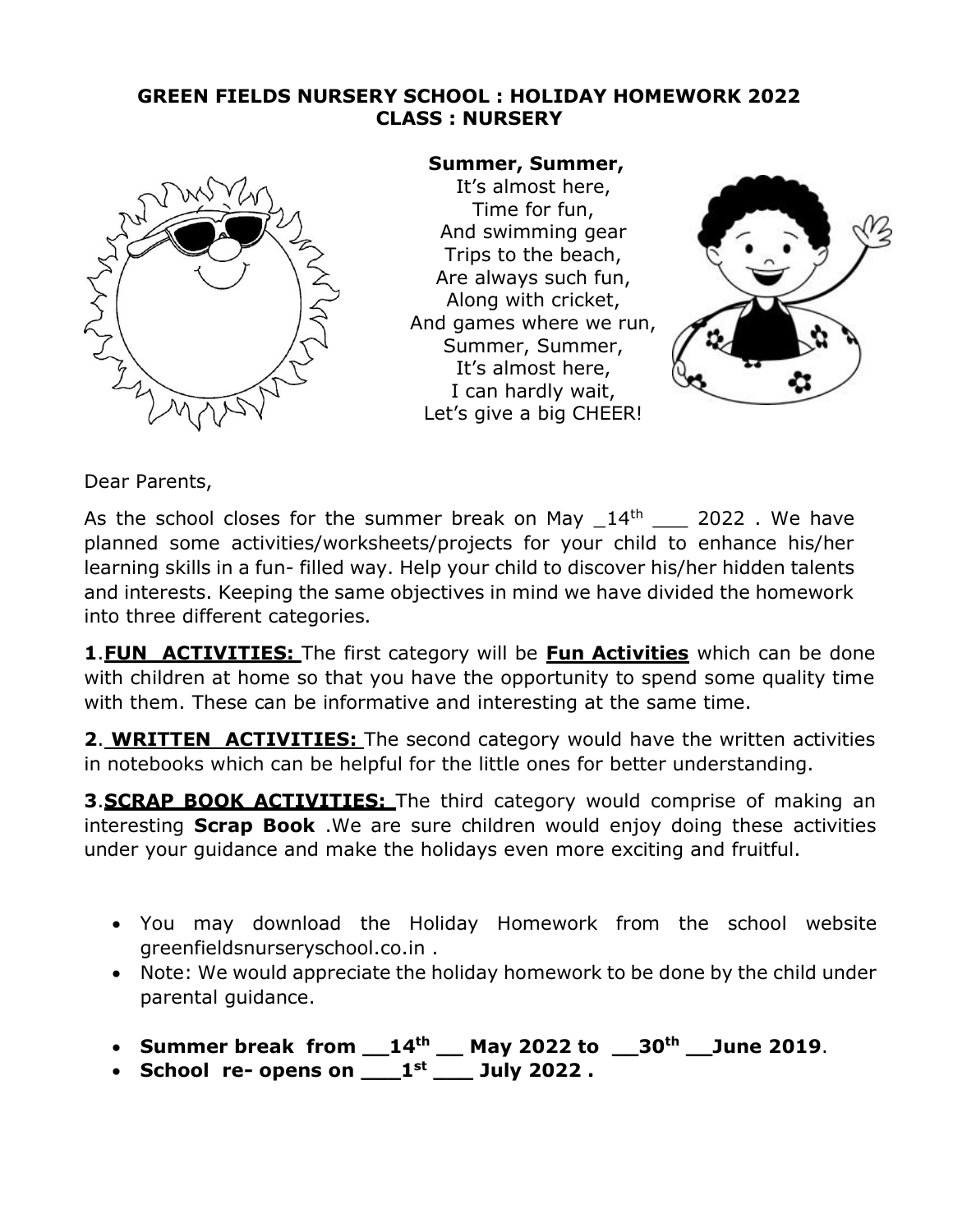# **TIPS FOR PARENTS**

- Be a Friend.
- Ensure the child watches age appropriate channels for only 1 hour in a day.
- Make your child eat a lot of juicy fruits and green vegetables and avoid junk food .
- Make use of action words in your daily conversation like- walking, dancing, speaking, eating, drinking….etc. without correcting mistakes of your child when he/she is talking enthusiastically.
- Explore nature take your child for morning walk, count (trees, cars, stones, flowers etc.) while going for a walk.
- Rhyme time –Recite any rhyme with voice modulation and actions .
- Learn one/two shlokas /couplets from any religious book.
- Read a story to your child at bed time.
- Teach your kids to be good listeners.
- Teach them to follow instructions.
- Encourage them to be independent.
- Have a set routine during the vacations.

# **Hand and finger skills:**

- Turn a page in a book.
- Screw and unscrew jar lids.
- Build a tower with blocks.
- Play with toys with small moving parts.
- Make different things with clay dough like birds, insects, animals, fruits, etc dry these things and than colour and decorate them.
- Help your child buttoning and unbuttoning shirts, tie shoe laces, arrange his or her belongings, laying a table.

•

# **Imbibe Social skills in your child:**

- Greeting with a smile when someone comes to your home.
- Conversing freely with visitors, relatives coming over to your place.
- Answering the phone calls with a polite "Hello", and also asking "May I know who is calling."
- Speaking politely and sharing with peers.

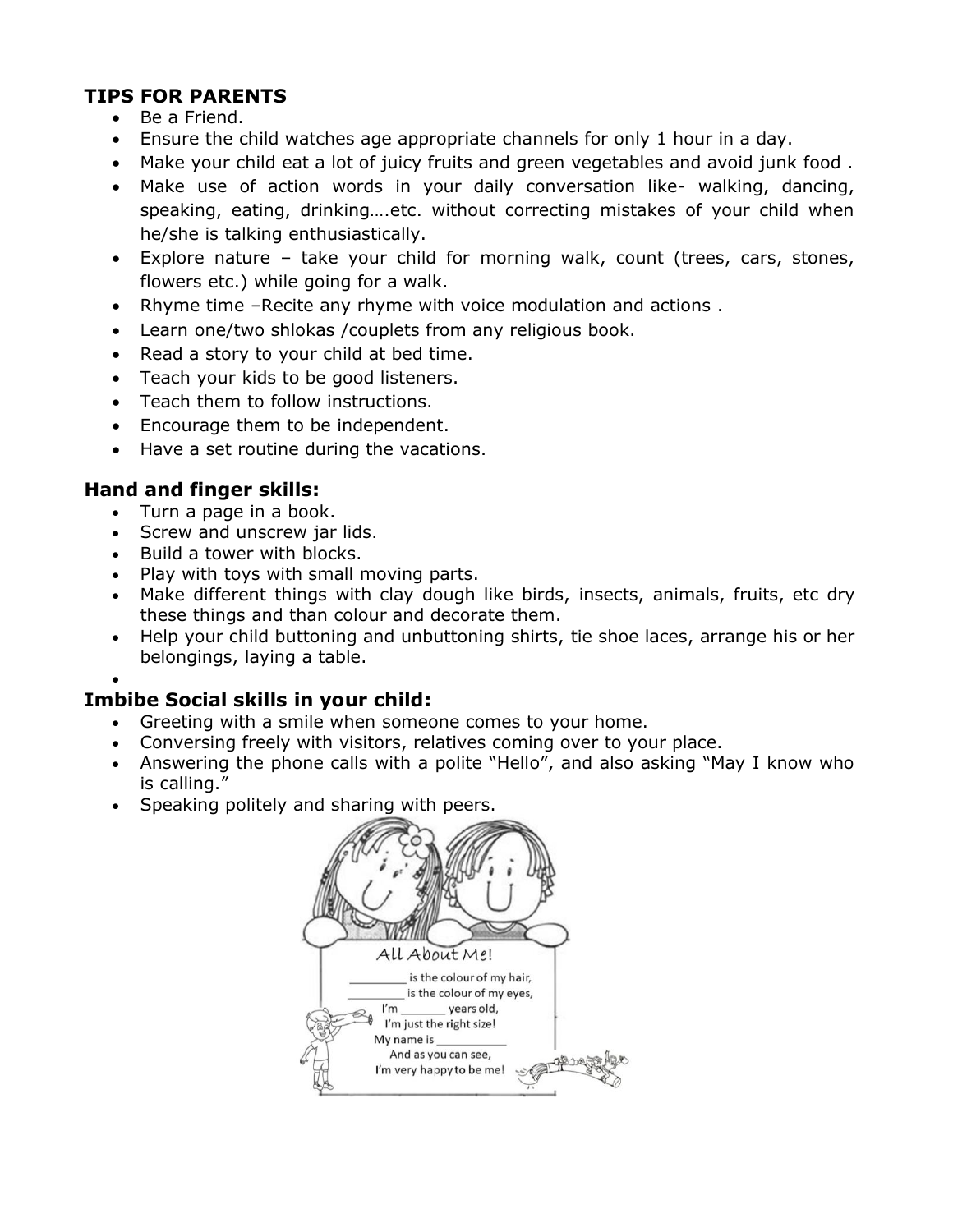# **FUN ACTIVITIES**

1. Table Mat for Table Manners: Take an A4 size pastel sheet. Draw/paste pictures of your child's favourite cartoon character. Let you child colour them. Write his/her name on the mat. Laminate it and send it in the folder.



2. Wall hanging:

Make a wall hanging with the fruit / vegetable / mode of transport mentioned below.

3. Fathers Day Special:

\_\_\_\_\_\_\_\_\_\_\_\_\_\_\_\_\_\_\_\_\_\_\_\_\_\_\_\_\_\_\_\_\_\_\_\_\_

Fathers Day will be celebrated on **Sunday, June 19 th 2022**. Moms can help children to make the day extra special for Dad. You could make a delicious **Chocolate Biscuit Cake**. Discuss the steps in sequence while making it and serve it to Dad. Click a picture for memories sake.

#### **The 3 ingredient Chocolate Biscuit Cake**

Method: Crush 2 packets of Parle G / Marie Biscuits in a bag. Put the crushed biscuit crumbs in a bowl. Add 1 cup of chocolate sauce to the crumbs. Mix well. Add ½ cup chopped almonds and mix well. Now put the entire mix in a serving dish. Press well and keep in the fridge for ½ an hour. Remove from the fridge, garnish with cherries and ask Dad to cut it. HAPPY FATHERS DAY!

4. World's Best Dad Badge

Help your child to make a Badge for his father, as shown below. Ask them to pin it up for their dad and take a picture of them together.



5. Animal Mask

Make an Mask with paper plate of **wareless** 

### **Reading Time! Fun Time!!**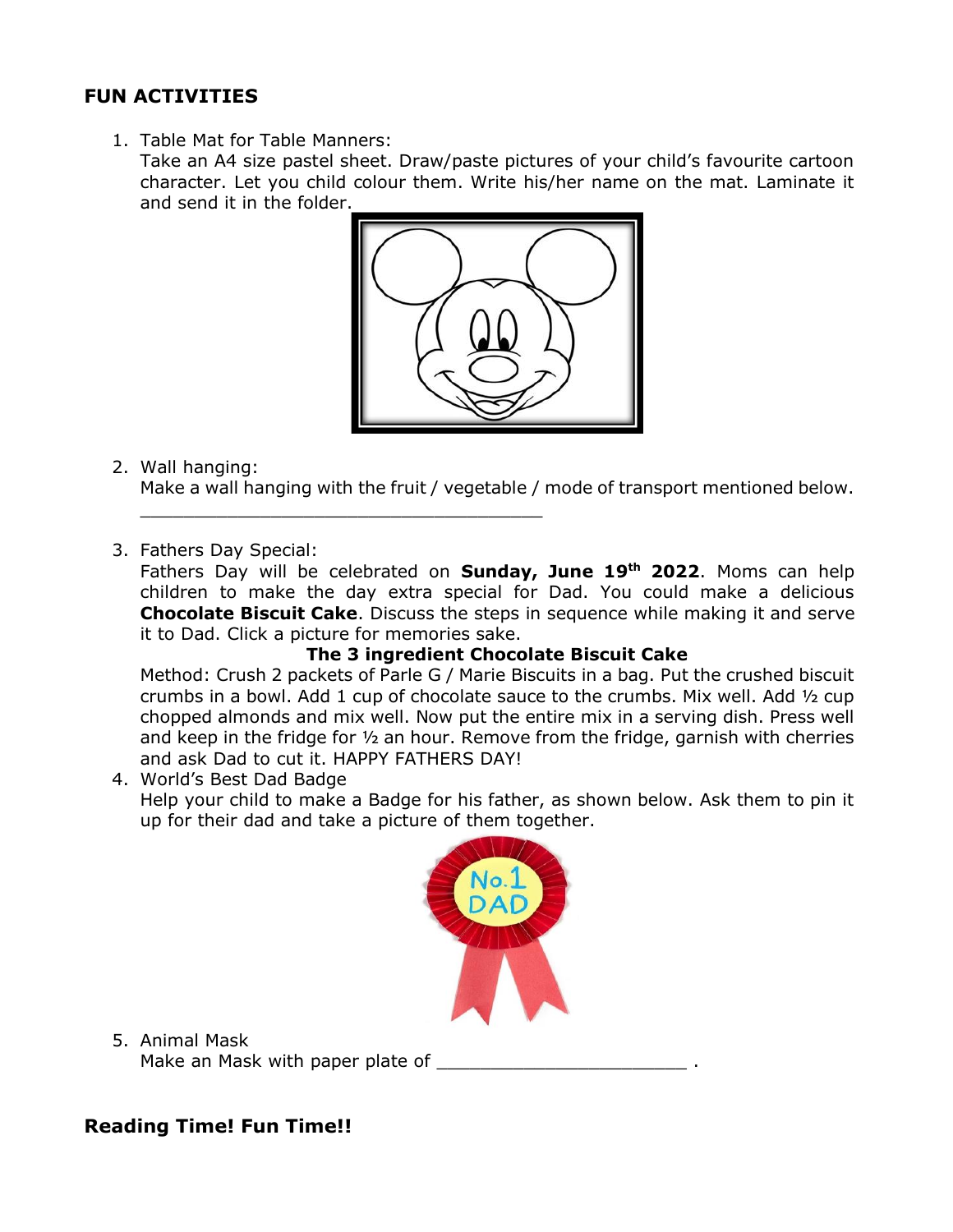- Reading story books enhances language and vocabulary development. Introduce your child to picture books, story books and converse with them to develop their vocabulary and communication skills by encouraging them to talk about the pictures they see in the story books. Make bedtime reading a regular practice with your child.
- Suggested Story book series **Bubbles, Pepper, Bruno, LadyBird (Level 1) and Noddy.**
- Suggested movies to watch : Jungle Book, KungFu Panda, Stuart Little, Zootopia, Tangled, Moana, Frozen.

Encourage your child to take care of personal hygiene, allow them to practice the following:

- Brush your teeth twice a day .
- Trim your nails regularly.
- Take a bath everyday.
- Comb your hair.
- Always wear clean clothes.
- Wash your hands before and after meals.
- Always throw garbage into the dustbin and keep your surroundings clean.
- Never throw things out of your windows of the car or school bus.

To develop **Gross Motor Skills** of your child enroll him/her in any one of the following activities.

- Aerobics
- Swimming
- Skating
- Dance
- Summer Camps

To improve **Fine Motor Skills** let your child indulge in activities like:

- Mashing potatoes
- Rolling chappatis
- Shelling peas
- Zipping and unzipping
- Buttoning and unbuttoning
- Opening and closing of bottle cap/ tiffin lid
- Squeezing a sponge
- Watering plants with spray bottles

### **Joy rides with Grandparents**

- Metro ride
- Ho-Ho bus ride
- Visit to the Zoo / India Gate / Rail Museum / Water park
- Boat ride at Akshardham Temple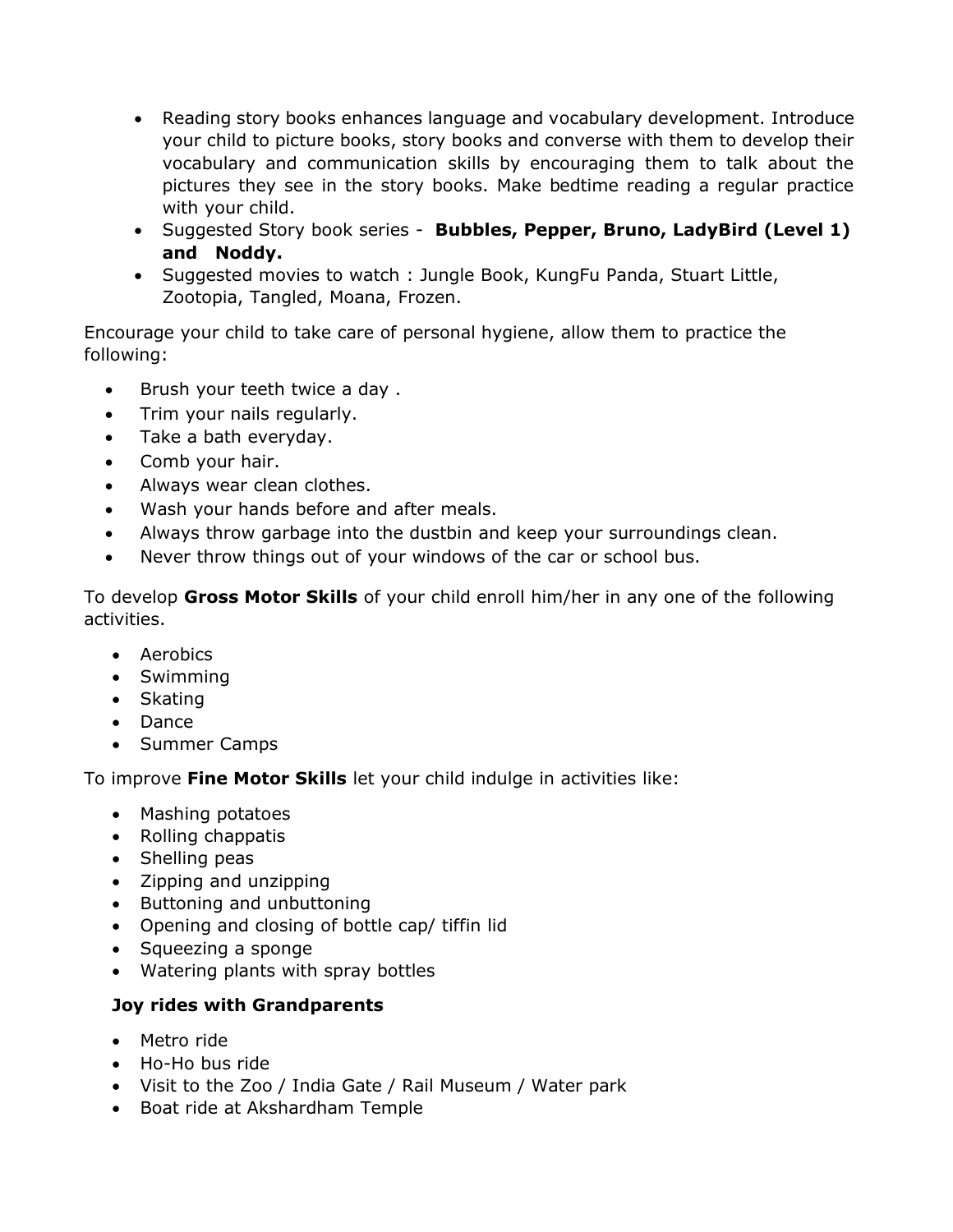#### **Best out of Waste**

• Make a folder/ carry bag with old newspapers and decorate it. Keep all your holiday homework in it and bring it to school.

### **World Environment Day (5th June)**

• Paste a post card size photograph of your child planting a sapling to make out Earth Green. Teach your child to take care of the plant.

#### **Scrap book Activities**

- Stick/paste picture related to Father's Day
- Picture related to Grandparent's Day
- Pictures of Joyride.

#### **Written Activities**

#### **Now how about some study time: English:**

- Read A-L regularly with phonetic sounds and recognize the corresponding pictures.
- Do page------------ of playing with patterns book.
- Do the pages given in English homework notebook.
- Make your child practice letters of the alphabet done so far.

#### **Maths:**

- Count 1-20 regularly and recognize the numbers.
- Do the pages given in Maths homework notebook.

#### **PLAYING WITH COLOURS!**

• Get creative with thumb printing on Fish.



Make a colorful butterfly with handprint.